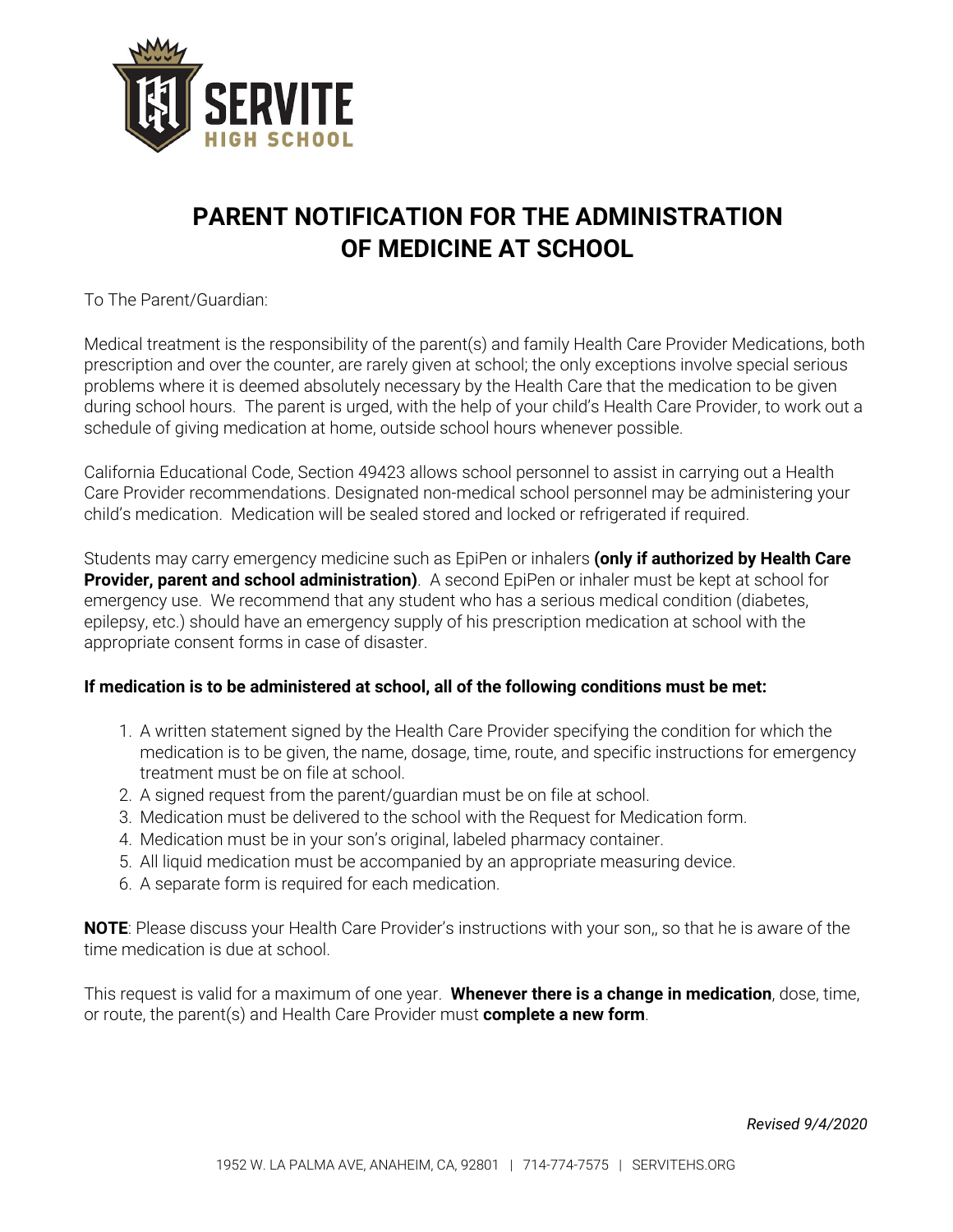

## **PRESCRIPTION MEDICATIONS 2020–2021**

| Parent request for the administration of prescription medications:<br>California Education Code Section 49423 allows designated school personnel to assist students who are required<br>to take medication during the school day. This service is provided to enable the student to remain in school,<br>maintain, or improve his potential for education and learning.                                                                                                                                                                                                                                                                                                                                                            |  |                     |
|------------------------------------------------------------------------------------------------------------------------------------------------------------------------------------------------------------------------------------------------------------------------------------------------------------------------------------------------------------------------------------------------------------------------------------------------------------------------------------------------------------------------------------------------------------------------------------------------------------------------------------------------------------------------------------------------------------------------------------|--|---------------------|
| I request that medication be administered to my son _________________, in accordance with our Health Care<br>Provider's written instructions, I understand that designated school personnel will administer medication. I will<br>notify the school immediately and submit a new form if there are changes in medication, dosage, time of<br>administration, and/or the prescribing Health Care Provider and give permission to contact the Health Care Provider<br>when necessary. I give permission for the school nurse to exchange medication-related information with the<br>authorized Health Care Provider. The school nurse may counsel appropriate school personnel regarding the<br>medication and its possible effects. |  |                     |
|                                                                                                                                                                                                                                                                                                                                                                                                                                                                                                                                                                                                                                                                                                                                    |  |                     |
| Work Phone: ___________________________Home Phone: ___________________________Mobile: ________________________                                                                                                                                                                                                                                                                                                                                                                                                                                                                                                                                                                                                                     |  |                     |
| HEALTH CARE PROVIDER REQUEST FOR ADMINISTRATION OF MEDICATION: (Submit one form per medication)                                                                                                                                                                                                                                                                                                                                                                                                                                                                                                                                                                                                                                    |  |                     |
|                                                                                                                                                                                                                                                                                                                                                                                                                                                                                                                                                                                                                                                                                                                                    |  |                     |
| Possible reactions: (possible serious reactions with these medications, i.e. allergic reactions,                                                                                                                                                                                                                                                                                                                                                                                                                                                                                                                                                                                                                                   |  |                     |
|                                                                                                                                                                                                                                                                                                                                                                                                                                                                                                                                                                                                                                                                                                                                    |  |                     |
| The above medication cannot be scheduled for any time other than during school hours.<br>Non-medical school personnel may administer this medication.                                                                                                                                                                                                                                                                                                                                                                                                                                                                                                                                                                              |  | <b>OFFICE STAMP</b> |
|                                                                                                                                                                                                                                                                                                                                                                                                                                                                                                                                                                                                                                                                                                                                    |  |                     |
| Authorized Health Care Provider Name (Print Clearly): ___________________________                                                                                                                                                                                                                                                                                                                                                                                                                                                                                                                                                                                                                                                  |  |                     |
|                                                                                                                                                                                                                                                                                                                                                                                                                                                                                                                                                                                                                                                                                                                                    |  |                     |
| Date of request: ________________ Date to discontinue medication: ____________________                                                                                                                                                                                                                                                                                                                                                                                                                                                                                                                                                                                                                                             |  |                     |

This student is permitted to carry/self-administer their emergency Inhaler/EpiPen. This student has been instructed in and demonstrates an understanding of proper usage.

### **Health Care Providers Initials \_\_\_\_\_\_\_\_\_\_\_\_\_\_\_** *Revised 9/4/2020*